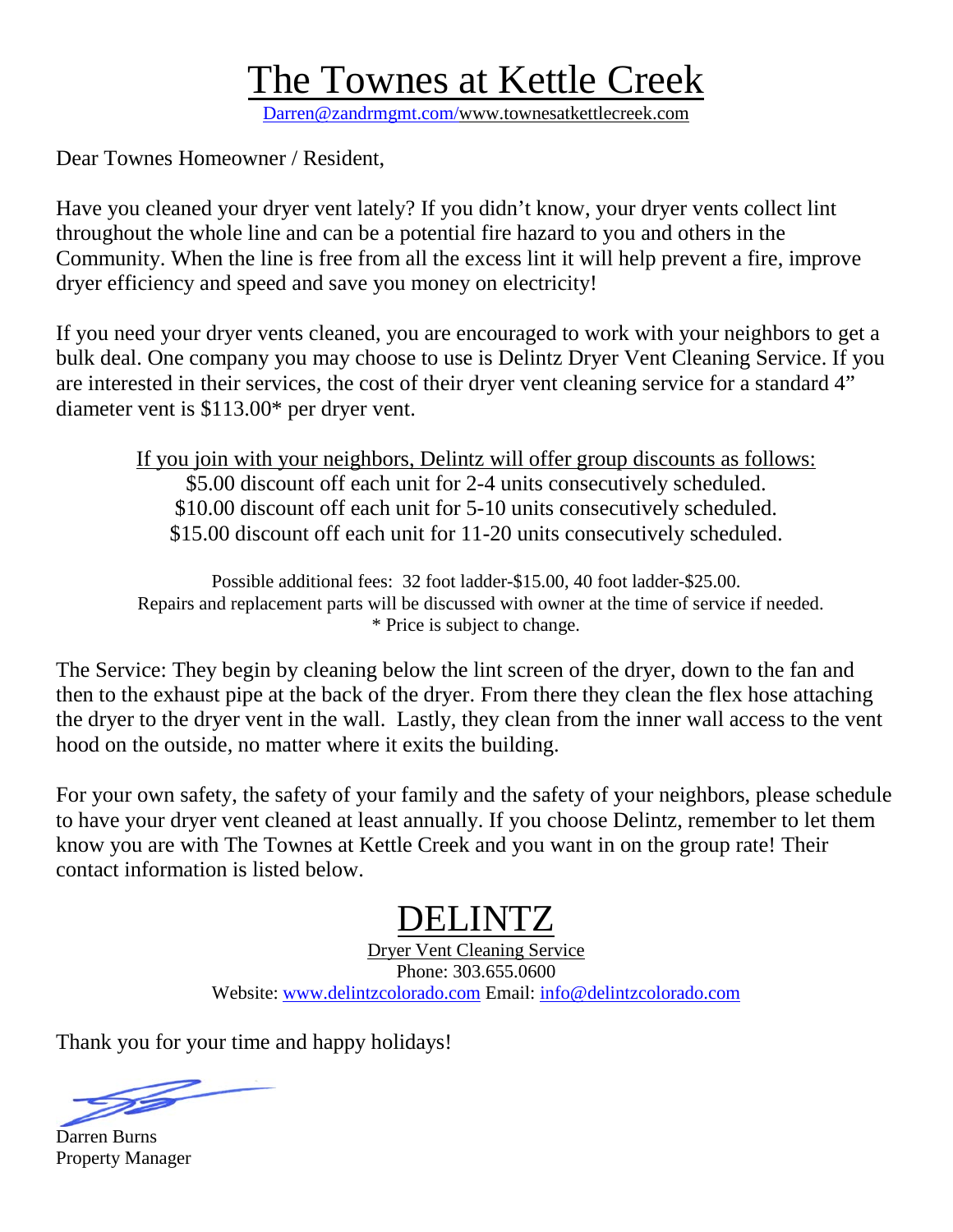### Who needs this service?



It is a safety issue because dryer lint is extremely

## **FLAMMABLE!**

*Be Safe! Call Delintz Today!* 303-655-0600 *We get it all GUARANTEED!*



Over 20°/o of the lint gets past the lint screen/filter with EACH LOAD you run. The result is a SERIOUS FIRE HAZARD in the making!





### How you benefit by regular delinting:

- <sup>20</sup> 40 minutes drying time (not hours)
- Save Money on utilities
- Reduced FIRE Danger (Insurance Savings)
- More laundry completed in less time!
- Avoid expensive mechanical breakdowns
- Double life expectancy of dryer (Saving you hundreds or even thousands of \$\$\$\$)



DELINTZ is <sup>a</sup> *Green Company*  Working to help your environment.